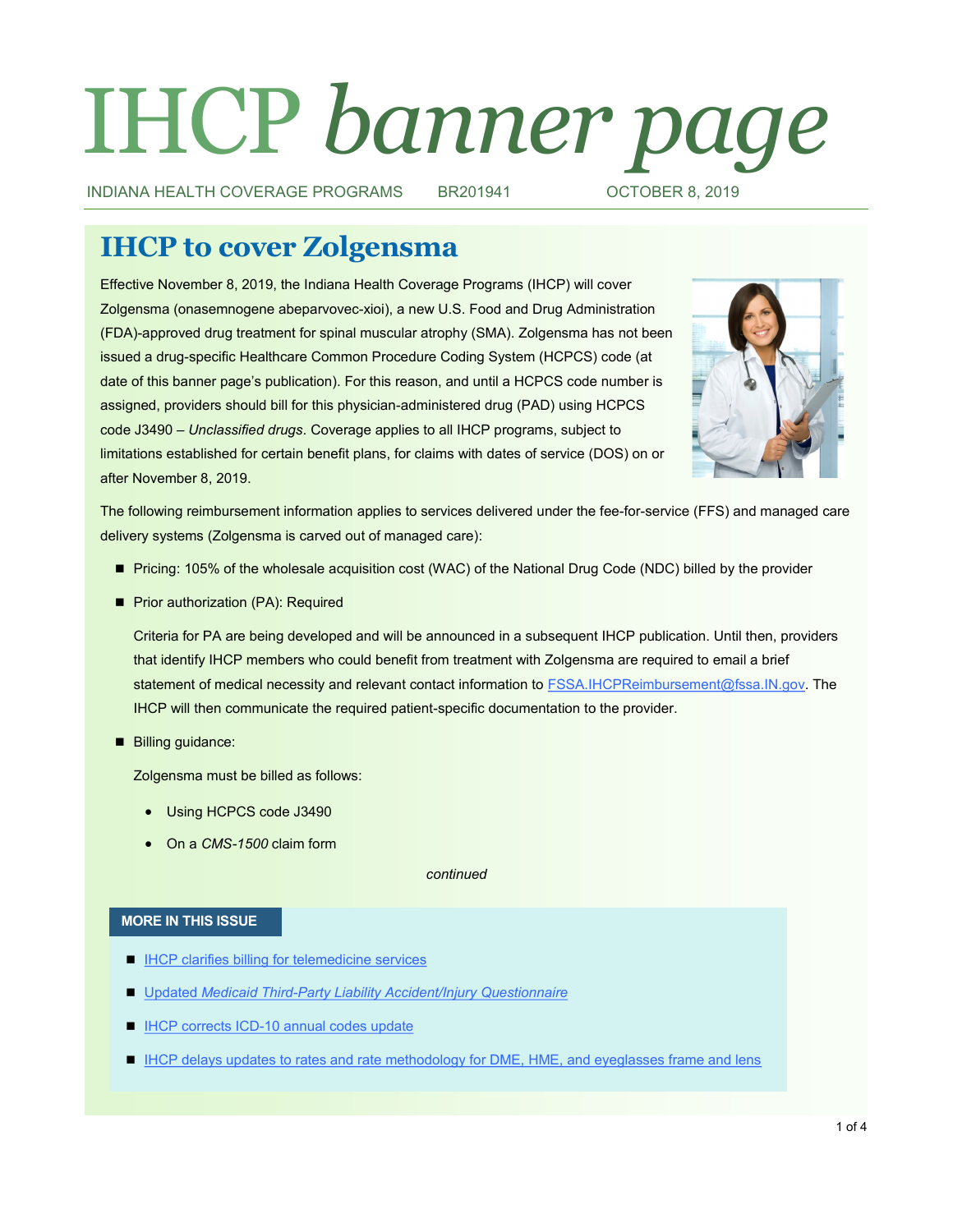# <span id="page-1-0"></span>**IHCP banner page** BR201941 **DERIVER 8, 2019**

Zolgensma must be billed as follows (*continued*):

With the NDC of the product administered

*Notes:* 

*When billing a not otherwise classified code like J3490, the HCPCS quantity is equal to 1.*

*Zolgensma is sold as a kit from the manufacturer, so the NDC quantity is equal to 1 and the NDC units are units.* 

- **Because Zolgensma has not yet been issued a drug-specific procedure code (at date of this publication),** providers must submit a claim for Zolgensma by faxing a completed *CMS-1500* claim form to (317) 488-5392. This requirement will apply only until a procedure code is issued for this drug.
- At this time, Zolgensma will not be carved out of the all-inclusive inpatient hospital Diagnosis-Related Group (DRG).

This information will be reflected in the next regular update to the *Physician-Administered Drugs Carved Out of Managed Care and Reimbursable Outside the Inpatient Diagnosis-Related Group* code table, accessible from the *[Code Sets](https://www.in.gov/medicaid/providers/693.htm)* web page at in.gov/medicaid/providers.

Reminder: For guidance about reporting NDCs when billing for PADs, reimbursement, and coverage of PADs, see the *Claim Submission and Processing* and the *Injections, Vaccines, and Other Physician-Administered Drugs* provider reference modules at in.gov/medicaid/providers.

# **IHCP clarifies billing for telemedicine services**

The Indiana Health Coverage Programs (IHCP) established and published telemedicine services codes, as previously announced in *Banner Page [BR201930](http://provider.indianamedicaid.com/ihcp/Banners/BR201930.pdf)*. Effective August 23, 2019, providers could render and bill for the telemedicine services identified in the published code set for reimbursement consideration.

#### **Telemedicine claim requirements**

A claim for a telemedicine service must include *all* three of the following:

- Valid procedure code from the telemedicine code set for the telemedicine service rendered
- Place of Service (POS) code 02 *The location where health services and health related services are provided or received, through a telecommunication system*
- Modifier 95 *Synchronous telemedicine services rendered via a real-time interactive audio and video telecommunication system*

If a claim includes POS code 02 or modifier 95 (but not both), the claim detail will deny for explanation of benefits (EOB) 3428 – *Telemedicine services require place of service 02 and modifier 95*.

*continued*

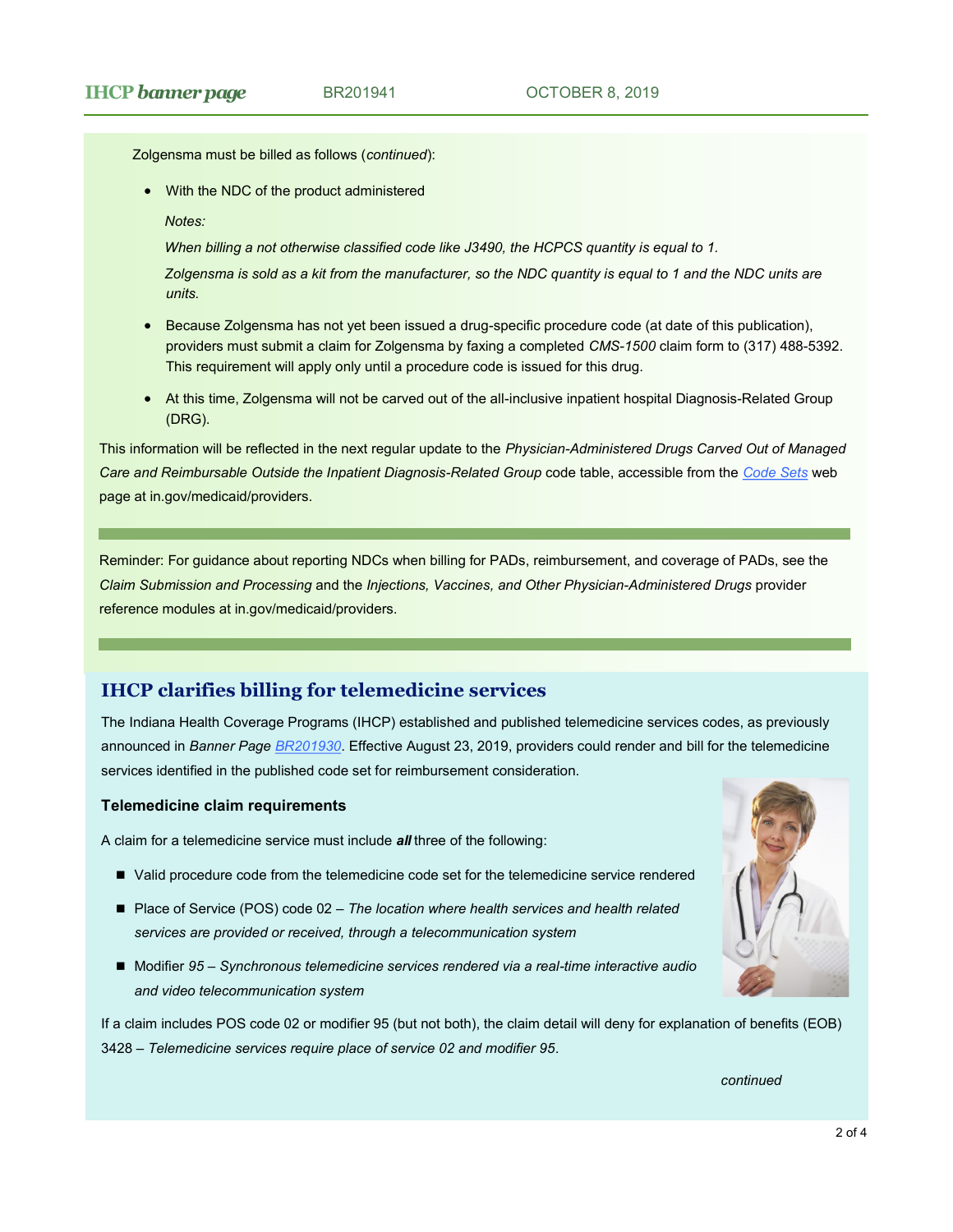<span id="page-2-0"></span>If a claim includes a procedure code for a service not listed in the telemedicine code set, but has the POS code 02 and/or modifier 95, the claim detail will deny for EOB 3428.

Procedure codes reimbursable for telemedicine services are listed in *Telemedicine Services Codes,* accessible from the *[Code Sets](https://www.in.gov/medicaid/providers/693.htm)* page at in.gov/medicaid/providers.

#### **FQHC and RHC providers**

Federally qualified health center (FQHC) and rural health clinic (RHC) providers may bill for telemedicine services if the service rendered is considered a valid FQHC or RHC encounter. Providers should follow the guidance above and list POS code 02 and modifier 95 in the claim detail for the procedure code that denies for *EOB 6096* – *The CPT/HCPCS code billed is not payable according to the PPS reimbursement methodology*.

Healthcare Common Procedure Coding System (HCPCS) encounter code T1015 should still be billed using one of the allowed POS codes identified in the *[Federally Qualified Health Centers and Rural](https://www.in.gov/medicaid/files/federally%20qualified%20health%20centers%20and%20rural%20health%20clinics.pdf)  [Health Clinics](https://www.in.gov/medicaid/files/federally%20qualified%20health%20centers%20and%20rural%20health%20clinics.pdf)* provider reference module.



#### **School corporations**

School corporations may bill for telemedicine services in a child's Individualized Education Program (IEP), as appropriate. Claims for covered IEP services must include modifiers 95 and TM, and POS code 02 (instead of POS code 03 – *School*).

# **Updated** *Medicaid Third-Party Liability Accident/Injury Questionnaire*

Effective September 30, 2019, the Indiana Health Coverage Programs (IHCP) updated the *Medicaid Third-Party Liability Accident/Injury Questionnaire* that is sent to members with paid accident-related claims in the preceding 6 months. The questionnaire seeks information about potential casualty claims and liable third parties. A copy of this questionnaire can be found on the *[Forms](https://www.in.gov/medicaid/providers/470.htm)* page at in.gov/medicaid/providers.

# **IHCP corrects ICD-10 annual codes update**

The Indiana Health Coverage Programs (IHCP) recently announced the annual update of the International Classification of Diseases, Tenth Revision (ICD-10) Clinical Modification (CM) diagnosis codes and Procedure Coding System (PCS) procedure codes, in *IHCP Bulletin [BT201954](http://provider.indianamedicaid.com/ihcp/Bulletins/BT201954.pdf)*.

There was an error in Table 2 of that bulletin, and the IHCP is publishing a correction as follows:

- Incorrect: Table 2 heading identified the diagnosis codes as *prenatal care*
- Correct: Table 2 heading identifies the diagnosis codes as **preventive pediatric care**

*continued*